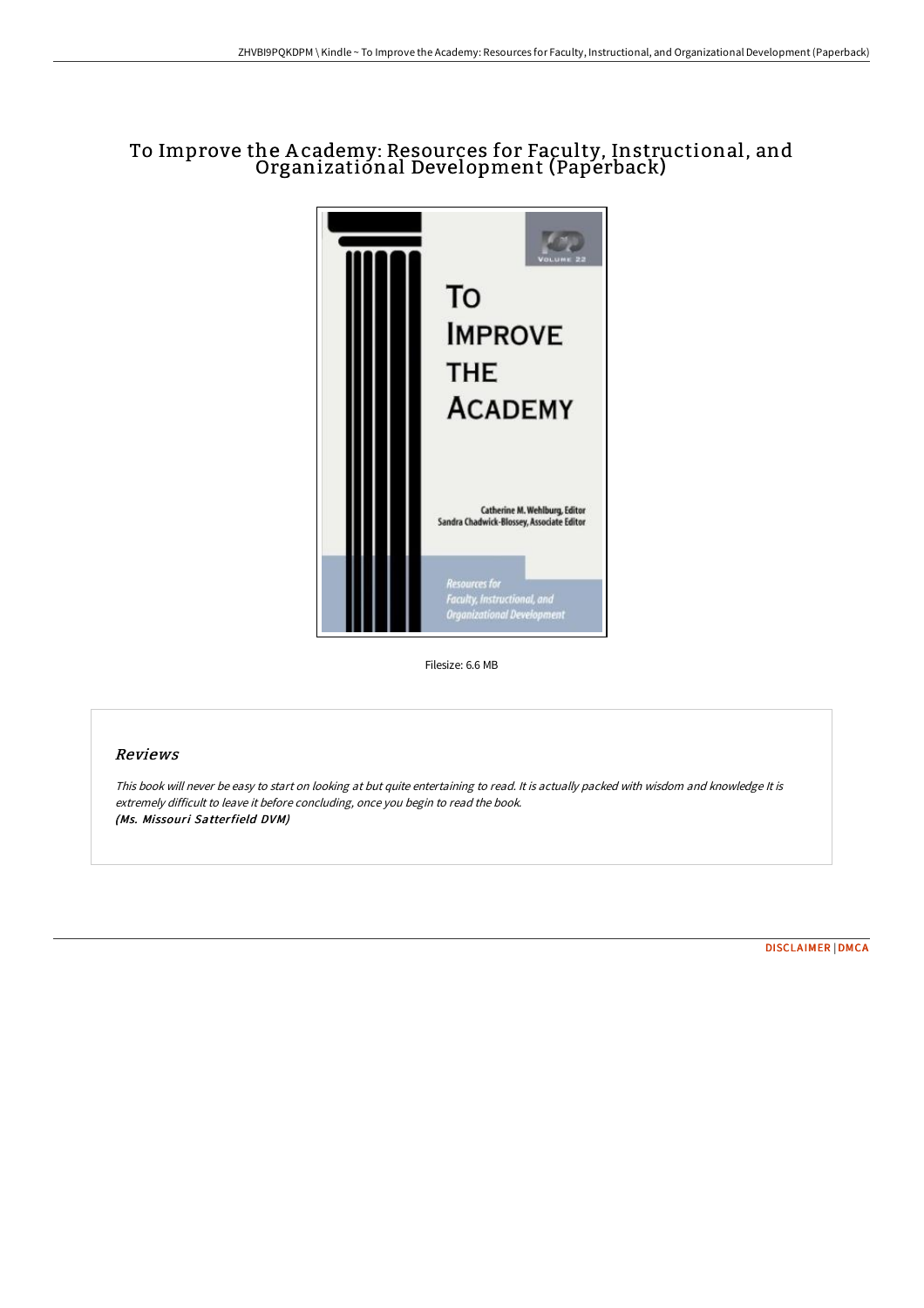## TO IMPROVE THE ACADEMY: RESOURCES FOR FACULTY, INSTRUCTIONAL, AND ORGANIZATIONAL DEVELOPMENT (PAPERBACK)



To download To Improve the Academy: Resources for Faculty, Instructional, and Organizational Development (Paperback) eBook, please refer to the button beneath and download the ebook or have access to other information that are highly relevant to TO IMPROVE THE ACADEMY: RESOURCES FOR FACULTY, INSTRUCTIONAL, AND ORGANIZATIONAL DEVELOPMENT (PAPERBACK) book.

John Wiley Sons Inc, United States, 2007. Paperback. Condition: New. Language: English . Brand New Book. An annual publication of the Professional and Organizational Development (POD) Network in Higher Education, volume 22 of To Improve the Academy is a collection of articles that focus on the role of faculty, instructional, and organizational development in ensuring excellence in education. Recognizing the urgency caused by a recent rash of budget and staff cuts and falling course enrollment, the authors provide new perspectives on how to address the growing need for providing quality, effective higher education. The book is divided into six sections:\* Section I, Past, Present, and Future of SoTL: provides an overview of the scholarship of teaching and learning\* Section II, Assessment and Faculty Development: presents tested methods for assessing both student learning and the impact of faculty development\* Section III, Curriculum Design and Evaluation: describes different tools for redesigning curriculum and improving student learning\* Section IV, Faculty Development Tools: presents models for enhancing current methods of faculty development\* Section V, Student Learning and Faculty Development: focuses on helping faculty work with students to enhance and improve their learning\* Section VI, Faculty Development with Part-Time Instructors: includes ideas for integrating adjunct faculty and graduate students into the life of an institution This book makes sense of how the changing climate in higher education is affecting how, when, and in what circumstances American students are learning. It offers an essential resource for improvement in higher education to faculty and instructional development staff, department chairs, deans, student services staff, chief academic officers, and educational consultants.

**D** Read To Improve the Academy: Resources for Faculty, Instructional, and [Organizational](http://bookera.tech/to-improve-the-academy-resources-for-faculty-ins-1.html) Development (Paperback) Online

Download PDF To Improve the Academy: Resour ces for Faculty, Instructional, and [Organizational](http://bookera.tech/to-improve-the-academy-resources-for-faculty-ins-1.html) Development (Paperback)